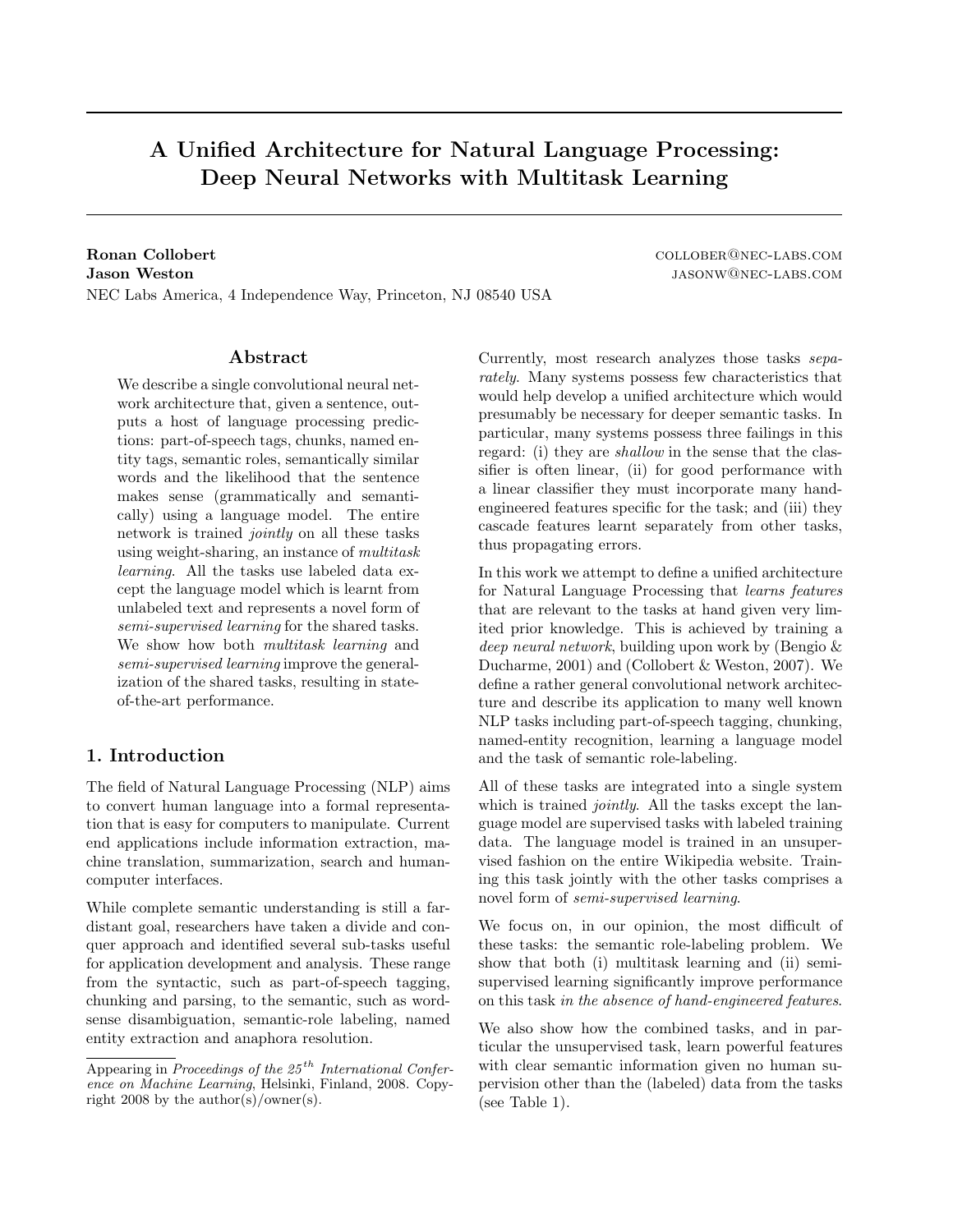The article is structured as follows. In Section 2 we describe each of the NLP tasks we consider, and in Section 3 we define the general architecture that we use to solve all the tasks. Section 4 describes how this architecture is employed for multitask learning on all the labeled tasks we consider, and Section 5 describes the unlabeled task of building a language model in some detail. Section 6 gives experimental results of our system, and Section 7 concludes with a discussion of our results and possible directions for future research.

# 2. NLP Tasks

We consider six standard NLP tasks in this paper.

Part-Of-Speech Tagging (POS) aims at labeling each word with a unique tag that indicates its syntactic role, e.g. plural noun, adverb, . . .

Chunking, also called shallow parsing, aims at labeling segments of a sentence with syntactic constituents such as noun or verb phrase (NP or VP). Each word is assigned only one unique tag, often encoded as a begin-chunk (e.g. B-NP) or inside-chunk tag (e.g. I-NP).

Named Entity Recognition (NER) labels atomic elements in the sentence into categories such as "PER-SON", "COMPANY", or "LOCATION".

Semantic Role Labeling (SRL) aims at giving a semantic role to a syntactic constituent of a sentence. In the PropBank (Palmer et al., 2005) formalism one assigns roles ARG0-5 to words that are arguments of a predicate in the sentence, e.g. the following sentence might be tagged "[John] $_{ARG0}$  [ate] $_{REL}$  [the  $apple|_{ARG1}$  ", where "ate" is the predicate. The precise arguments depend on a verb's frame and if there are multiple verbs in a sentence some words might have multiple tags. In addition to the ARG0-5 tags, there there are 13 modifier tags such as ARGM-LOC (locational) and ARGM-TMP (temporal) that operate in a similar way for all verbs.

Language Models A language model traditionally estimates the probability of the next word being  $w$  in a sequence. We consider a different setting: predict whether the given sequence exists in nature, or not, following the methodology of (Okanohara & Tsujii, 2007). This is achieved by labeling real texts as positive examples, and generating "fake" negative text.

Semantically Related Words ("Synonyms") This is the task of predicting whether two words are semantically related (synonyms, holonyms, hypernyms...) which is measured using the WordNet database (http://wordnet.princeton.edu) as ground truth.

Our main interest is SRL, as it is, in our opinion, the most complex of these tasks. We use all these tasks to: (i) show the generality of our proposed architecture; and (ii) improve SRL through multitask learning.

## 3. General Deep Architecture for NLP

All the NLP tasks above can be seen as tasks assigning labels to words. The traditional NLP approach is: extract from the sentence a rich set of hand-designed features which are then fed to a classical shallow classification algorithm, e.g. a Support Vector Machine (SVM), often with a linear kernel. The choice of features is a completely empirical process, mainly based on trial and error, and the feature selection is task dependent, implying additional research for each new NLP task. Complex tasks like SRL then require a large number of possibly complex features (e.g., extracted from a parse tree) which makes such systems slow and intractable for large-scale applications.

Instead we advocate a deep neural network (NN) architecture, trained in an end-to-end fashion. The input sentence is processed by several layers of feature extraction. The features in deep layers of the network are automatically trained by backpropagation to be relevant to the task. We describe in this section a general deep architecture suitable for all our NLP tasks, and easily generalizable to other NLP tasks.

Our architecture is summarized in Figure 1. The first layer extracts features for each word. The second layer extracts features from the sentence treating it as a sequence with local and global structure (i.e., it is not treated like a bag of words). The following layers are classical NN layers.

#### 3.1. Transforming Indices into Vectors

As our architecture deals with raw words and not engineered features, the first layer has to map words into real-valued vectors for processing by subsequent layers of the NN. For simplicity (and efficiency) we consider words as indices in a finite dictionary of words  $\mathcal{D} \subset \mathbb{N}$ .

**Lookup-Table Layer** Each word  $i \in \mathcal{D}$  is embedded into a d-dimensional space using a *lookup table*  $LT_W(\cdot)$ :

$$
LT_W(i) = W_i,
$$

where  $W \in \mathbb{R}^{d \times |\mathcal{D}|}$  is a matrix of parameters to be learnt,  $W_i \in \mathbb{R}^d$  is the  $i^{th}$  column of W and d is the word vector size  $(wsz)$  to be chosen by the user. In the first layer of our architecture an input sentence  $\{s_1, s_2, \ldots s_n\}$  of n words in  $\mathcal D$  is thus transformed into a series of vectors  $\{W_{s_1}, W_{s_2}, \ldots W_{s_n}\}$  by apply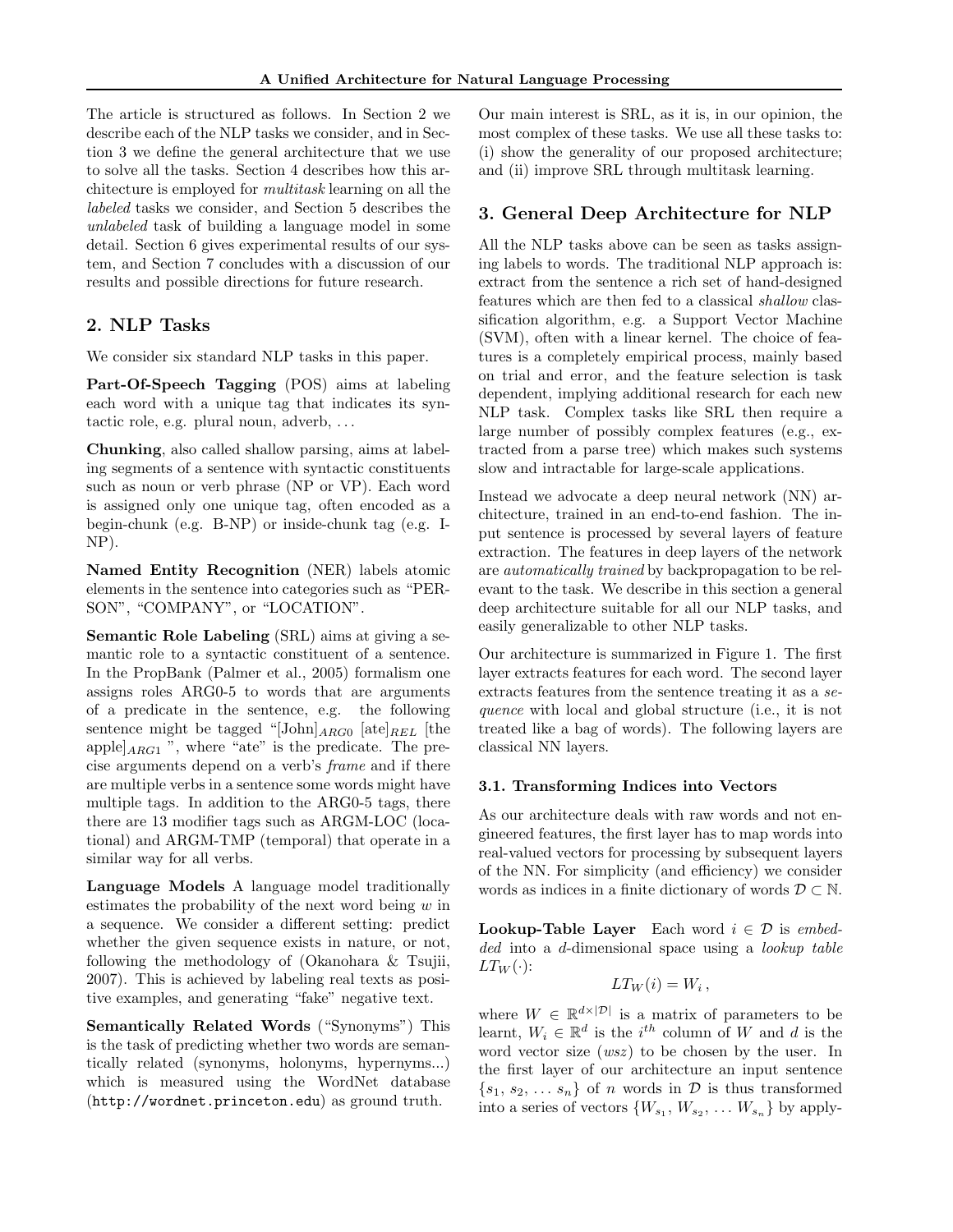ing the lookup-table to each of its words.

It is important to note that the parameters  $W$  of the layer are automatically trained during the learning process using backpropagation.

Variations on Word Representations In practice, one may want to introduce some basic pre-processing, such as word-stemming or dealing with upper and lower case. In our experiments, we limited ourselves to converting all words to lower case, and represent the capitalization as a separate feature (yes or no).

When a word is decomposed into  $K$  elements (features), it can be represented as a tuple  $i =$  $\{i^1, i^2, \ldots i^K\} \in \mathcal{D}^1 \times \cdots \times \mathcal{D}^K$ , where  $\mathcal{D}^k$  is the dictionary for the  $k^{th}$ -element. We associate to each element a lookup-table  $LT_{W^k}(\cdot)$ , with parameters  $W^k \in$  $\mathbb{R}^{d^k \times |\mathcal{D}^k|}$  where  $d_k \in \mathbb{N}$  is a user-specified vector size. A word *i* is then embedded in a  $d = \sum_k d^k$  dimensional space by concatenating all lookup-table outputs:

$$
LT_{W^1,\ldots,W^K}(\boldsymbol{i})^{\mathrm{T}} = (LT_{W^1}(i^1)^{\mathrm{T}},\ldots,LT_{W^K}(i^K)^{\mathrm{T}})
$$

Classifying with Respect to a Predicate In a complex task like SRL, the class label of each word in a sentence depends on a given *predicate*. It is thus necessary to encode in the NN architecture which predicate we are considering in the sentence.

We propose to add a feature for each word that encodes its relative distance to the chosen predicate. For the  $i^{th}$ word in the sentence, if the predicate is at position  $pos_p$ we use an additional lookup table  $LT^{dist_p}(i - pos_p)$ .

#### 3.2. Variable Sentence Length

The lookup table layer maps the original sentence into a sequence  $x(\cdot)$  of *n* identically sized vectors:

$$
(\boldsymbol{x}_1, \boldsymbol{x}_2, \ldots, \boldsymbol{x}_n), \ \forall t \ \boldsymbol{x}_t \in \mathbb{R}^d. \tag{1}
$$

Obviously the size  $n$  of the sequence varies depending on the sentence. Unfortunately normal NNs are not able to handle sequences of variable length.

The simplest solution is to use a *window approach*: consider a window of fixed size ksz around each word we want to label. While this approach works with great success on simple tasks like POS, it fails on more complex tasks like SRL. In the latter case it is common for the role of a word to depend on words far away in the sentence, and hence outside of the considered window.

When modeling long-distance dependencies is important, Time-Delay Neural Networks (TDNNs) (Waibel et al., 1989) are a better choice. Here, time refers



Figure 1. A general deep NN architecture for NLP. Given an input sentence, the NN outputs class probabilities for one chosen word. A classical window approach is a special case where the input has a fixed size ksz, and the TDNN kernel size is ksz; in that case the TDNN layer outputs only one vector and the Max layer performs an identity.

to the idea that a sequence has a notion of order. A TDNN "reads" the sequence in an online fashion: at *time*  $t \geq 1$ , one sees  $x_t$ , the  $t^{th}$  word in the sentence.

A classical TDNN layer performs a convolution on a given sequence  $x(\cdot)$ , outputting another sequence  $o(\cdot)$ whose value at time  $t$  is:

$$
\boldsymbol{o}(t) = \sum_{j=1-t}^{n-t} \boldsymbol{L}_j \cdot \boldsymbol{x}_{t+j} \,, \tag{2}
$$

where  $L_j \in \mathbb{R}^{n_{hu} \times d}$   $(-n \leq j \leq n)$  are the parameters of the layer (with  $n_{hu}$  hidden units) trained by backpropagation. One usually constrains this convolution by defining a kernel width, ksz, which enforces

$$
\forall |j| > (ksz - 1)/2, \quad L_j = 0. \tag{3}
$$

A classical window approach only considers words in a window of size ksz around the word to be labeled. Instead, if we use (2) and (3), a TDNN considers at the same time all windows of ksz words in the sentence.

TDNN layers can also be stacked so that one can extract local features in lower layers, and more global features in subsequent ones. This is an approach typically used in convolutional networks for vision tasks, such as the LeNet architecture (LeCun et al., 1998).

We then add to our architecture a layer which captures the most relevant features over the sentence by feeding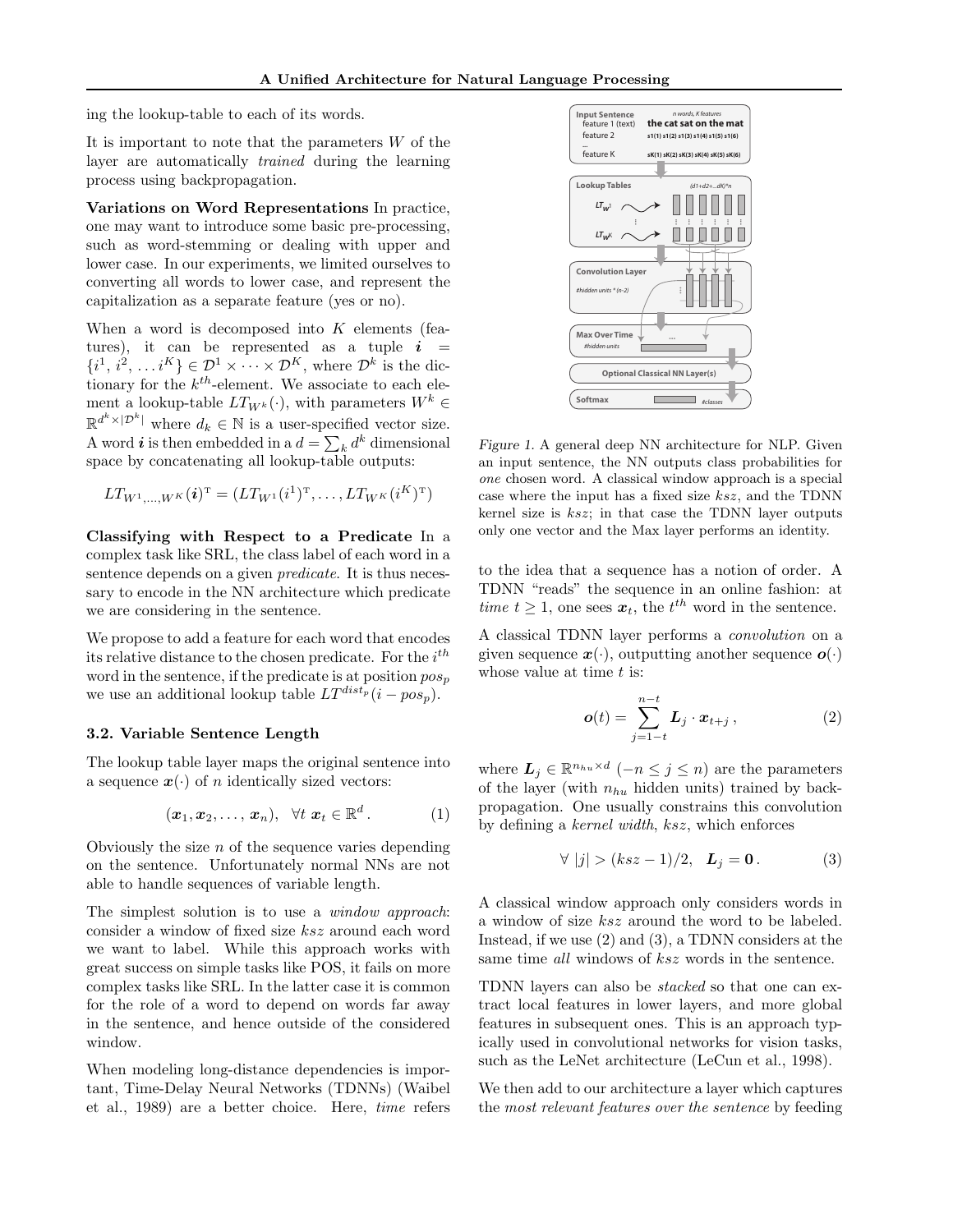the TDNN layer(s) into a "Max" Layer, which takes the maximum over time (over the sentence) in (2) for each of the  $n_{hu}$  output features.

As the layer's output is of fixed dimension (independent of sentence size) subsequent layers can be classical NN layers. Provided we have a way to indicate to our architecture the word to be labeled, it is then able to use features extracted from all windows of ksz words in the sentence to compute the label of one word of interest.

We indicate the word to be labeled to the NN with an additional lookup-table, as suggested in Section 3.1. Considering the word at position  $pos_w$  we encode the relative distance between the  $i^{th}$  word in the sentence and this word using a lookup-table  $LT^{dist_w}(i - pos_w)$ .

#### 3.3. Deep Architecture

A TDNN (or window) layer performs a linear operation over the input words. While linear approaches work fairly well for POS or NER, more complex tasks like SRL require nonlinear models. One can add to the NN one or more classical NN layers. The output of the  $l^{th}$  layer containing  $n_{hu_l}$  hidden units is computed with  $o^l = \tanh(L^l \cdot o^{l-1}),$  where the matrix of parameters  $L^{l} \in \mathbb{R}^{n_{hu_l} \times n_{hu_{l-1}}}$  is trained by backpropagation.

The size of the last (parametric) layer's output  $o<sup>last</sup>$ is the number of classes considered in the NLP task. This layer is followed by a softmax layer (Bridle, 1990) which makes sure the outputs are positive and sum to 1, allowing us to interpret the outputs of the NN as probabilities for each class. The  $i^{th}$  output is given by  $e^{o_i^{last}} / \sum_j e^{o_j^{last}}$ . The whole network is trained with the cross-entropy criterion (Bridle, 1990).

#### 3.4. Related Architectures

In (Collobert & Weston, 2007) we described a NN suited for SRL. This work also used a lookup-table to generate word features (see also (Bengio & Ducharme, 2001)). The issue of labeling with respect to a predicate was handled with a special hidden layer: its output, given input sequence (1), predicate position  $pos_n$ , and the word of interest  $pos_w$  was defined as:

$$
\boldsymbol{o}(t) = \mathcal{C}(t - pos_w, t - pos_p) \cdot \boldsymbol{x}_t.
$$

The function  $\mathcal{C}(\cdot)$  is shared through time t: one could say that this is a variant of a TDNN layer with a kernel width  $ksz = 1$  but where the parameters are *con*ditioned with other variables (distances with respect to the verb and word of interest).

The fact that  $\mathcal{C}(\cdot)$  does not combine several words in the same neighborhood as in our TDNN approach limits the dependencies between words it can model. Also  $\mathcal{C}(\cdot)$  is itself a NN inside a NN. Not only does one have to carefully design this additional architecture, but it also makes the approach more complicated to train and implement. Integrating all the desired features in  $x()$  (including the predicate position) via lookuptables makes our approach simpler, more general and easier to tune.

## 4. Multitasking with Deep NN

Multitask learning (MTL) is the procedure of learning several tasks at the same time with the aim of mutual benefit. This an old idea in machine learning; a good overview, especially focusing on NNs, can be found in (Caruana, 1997).

#### 4.1. Deep Joint Training

If one considers related tasks, it makes sense that features useful for one task might be useful for other ones. In NLP for example, POS predictions are often used as features for SRL and NER. Improving generalization on the POS task might therefore improve both SRL and NER.

A NN automatically learns features for the desired tasks in the deep layers of its architecture. In the case of our general architecture for NLP presented in Section 3, the deepest layer (consisting of lookup-tables) implicitly learns relevant features for each word in the dictionary. It is thus reasonable to expect that when training NNs on related tasks, sharing deep layers in these NNs would improve features produced by these deep layers, and thus improve generalization performance. The last layers of the network can then be task specific.

In this paper we show this procedure performs very well for NLP tasks when sharing the lookup-tables of each considered task, as depicted in Figure 2. Training is achieved in a stochastic manner by looping over the tasks:

- 1. Select the next task.
- 2. Select a random training example for this task.
- 3. Update the NN for this task by taking a gradient step with respect to this example.
- 4. Go to 1.

It is worth noticing that labeled data for training each task can come from completely different datasets.

## 4.2. Previous Work in MTL for NLP

The NLP field contains many related tasks. This makes it a natural field for applying MTL, and sev-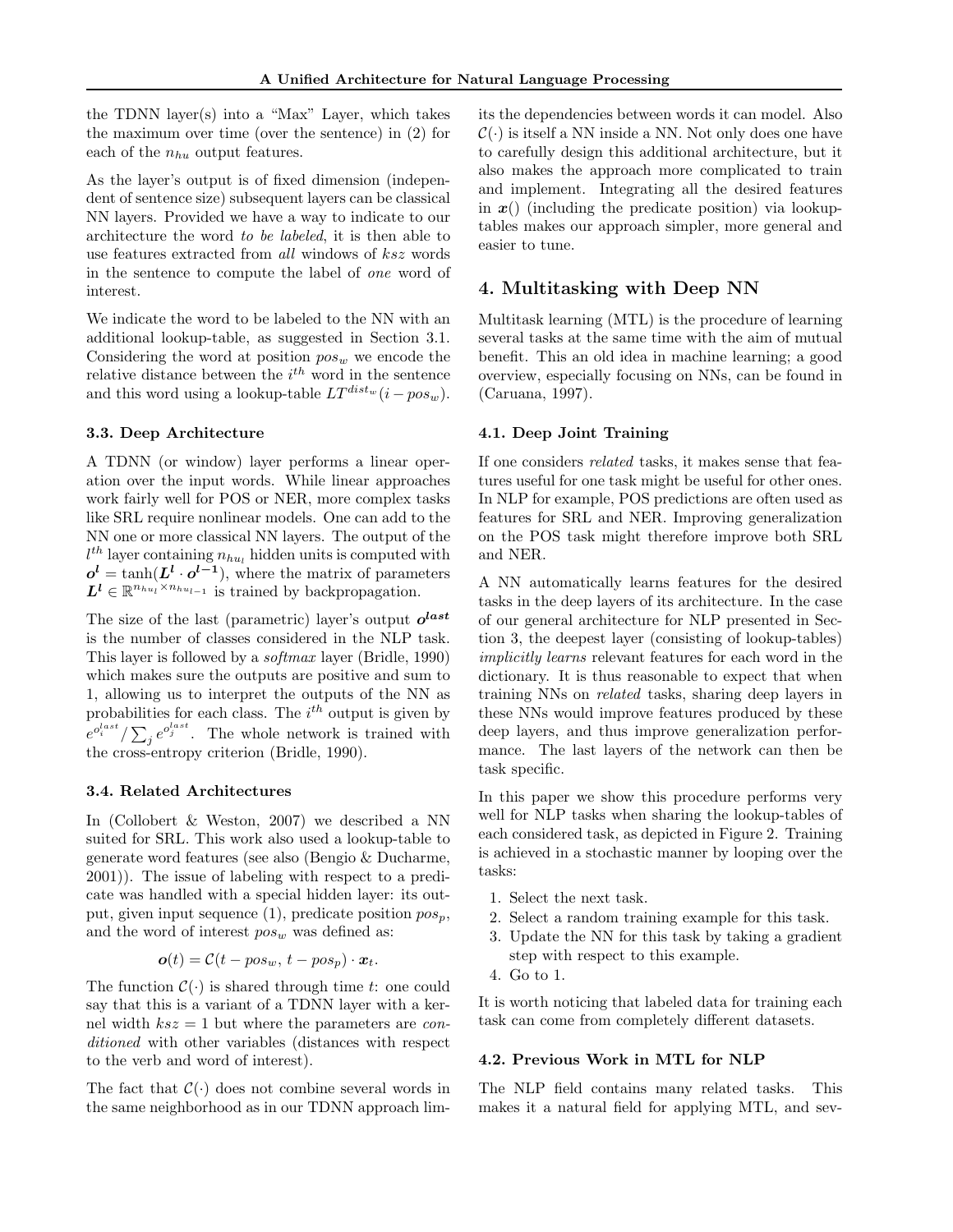

Figure 2. Example of deep multitasking with NN. Task 1 and Task 2 are two tasks trained with the architecture presented in Figure 1. One lookup-table (in black) is shared (the other lookup-tables and layers are task specific). The principle is the same with more than two tasks.

eral techniques have already been explored.

Cascading Features The most obvious way to achieve MTL is to train one task, and then use this task as a feature for another task. This is a very common approach in NLP. For example, in the case of SRL, several methods (e.g., (Pradhan et al., 2004)) train a POS classifier and use the output as features for training a parser, which is then used for building features for SRL itself. Unfortunately, tasks (features) are learnt separately in such a cascade, thus propagating errors from one classifier to the next.

Shallow Joint Training If one possesses a dataset labeled for several tasks, it is then possible to train these tasks jointly in a shallow manner: one unique model can predict all task labels at the same time. Using this scheme, the authors of (Sutton et al., 2007) proposed a conditional random field approach where they showed improvements from joint training on POS tagging and noun-phrase chunking tasks. However the requirement of jointly annotated data is a limitation, as this is often not the case. Similarly, in (Miller et al., 2000) NER, parsing and relation extraction were jointly trained in a statistical parsing model achieving improved performance on all tasks. This work has the same joint labeling requirement problem, which the authors avoided by using a predictor to fill in the missing annotations.

In (Sutton & McCallum, 2005a) the authors showed that one could learn the tasks independently, hence using different training sets, by only leveraging predictions jointly in a test time decoding step, and still obtain improved results. The problem is, however, that this will not make use of the shared tasks at training time. The NN approach used here seems more flexible in these regards.

Finally, the authors of (Musillo & Merlo, 2006) made an attempt at improving the semantic role labeling task by joint inference with syntactic parsing, but their results are not state-of-the-art. The authors of (Sutton & McCallum, 2005b) also describe a negative result at the same joint task.

## 5. Leveraging Unlabeled Data

Labeling a dataset can be an expensive task, especially in NLP where labeling often requires skilled linguists. On the other hand, unlabeled data is abundant and freely available on the web. Leveraging unlabeled data in NLP tasks seems to be a very attractive, and challenging, goal.

In our MTL framework presented in Figure 2, there is nothing stopping us from jointly training supervised tasks on labeled data and unsupervised tasks on unlabeled data. We now present an unsupervised task suitable for NLP.

Language Model We consider a *language model* based on a simple fixed window of text of size ksz using our NN architecture, given in Figure 2. We trained our language model to discriminate a two-class classification task: if the word in the middle of the input window is related to its context or not. We construct a dataset for this task by considering all possible ksz windows of text from the entire of English Wikipedia (http://en.wikipedia.org). Positive examples are windows from Wikipedia, negative examples are the same windows but where the middle word has been replaced by a random word.

We train this problem with a ranking-type cost:

$$
\sum_{s \in S} \sum_{w \in \mathcal{D}} \max(0, 1 - f(s) + f(s^w)), \tag{4}
$$

where  $S$  is the set of sentence windows of text,  $D$  is the dictionary of words, and  $f(.)$  represents our NN architecture without the softmax layer and  $s^w$  is a sentence window where the middle word has been replaced by the word w. We sample this cost *online* w.r.t.  $(s, w)$ .

We will see in our experiments that the features (embedding) learnt by the lookup-table layer of this NN clusters semantically similar words. These discovered features will prove very useful for our shared tasks.

Previous Work on Language Models (Bengio & Ducharme, 2001) and (Schwenk & Gauvain, 2002) already presented very similar language models. However, their goal was to give a probability of a word given previous ones in a sentence. Here, we only want to have a good representation of words: we take advantage of the complete context of a word (before and af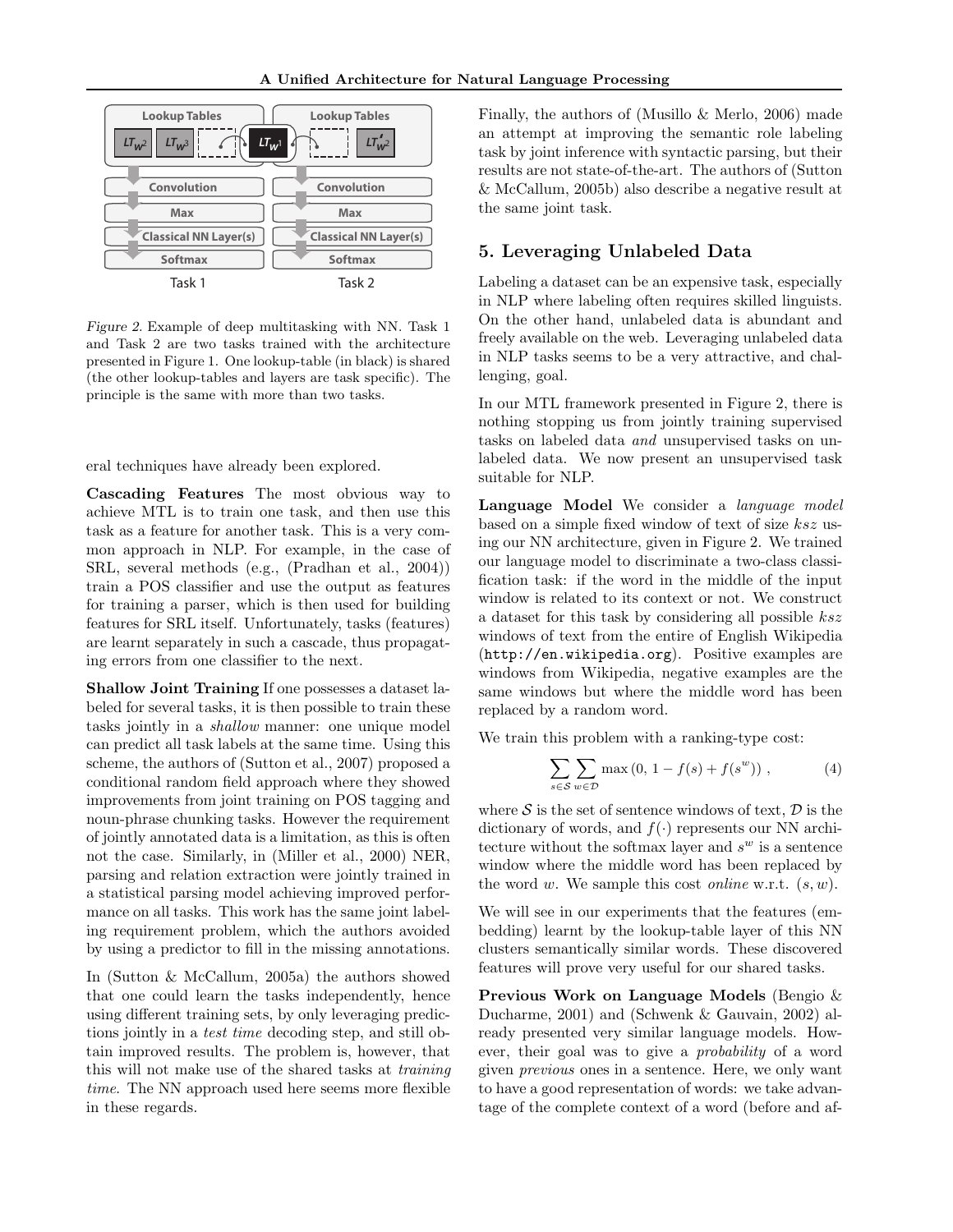ter) to predict its relevance. Perhaps this is the reason the authors were never able to obtain a good embedding of their words. Also, using probabilities imposes using a cross-entropy type criterion and can require many tricks to speed-up the training, due to normalization issues. Our criterion (4) is much simpler in that respect.

The authors of (Okanohara & Tsujii, 2007), like us, also take a two-class approach (true/fake sentences). They use a *shallow* (kernel) classifier.

Previous Work in Semi-Supervised Learning For an overview of semi-supervised learning, see (Chapelle et al., 2006). There have been several uses of semi-supervised learning in NLP before, for example in NER (Rosenfeld & Feldman, 2007), machine translation (Ueffing et al., 2007), parsing (McClosky et al., 2006) and text classification (Joachims, 1999). The first work is a highly problem-specific approach whereas the last three all use a self-training type approach (Transductive SVMs in the case of text classification, which is a kind of self-training method). These methods augment the training set with labeled examples from the unlabeled set which are predicted by the model itself. This can give large improvements in a model, but care must be taken as the predictions are of course prone to noise.

The authors of (Ando & Zhang, 2005) propose a setup more similar to ours: they learn from unlabeled data as an auxiliary task in a MTL framework. The main difference is that they use shallow classifiers; however they report positive results on POS and NER tasks.

Semantically Related Words Task We found it interesting to compare the embedding obtained with a language model on unlabeled data with an embedding obtained with labeled data. WordNet is a database which contains semantic relations (synonyms, holonyms, hypernyms, ...) between around 150, 000 words. We used it to train a NN similar to the language model one. We considered the problem as a two-class classification task: positive examples are pairs with a relation in Wordnet, and negative examples are random pairs.

## 6. Experiments

We used Sections 02-21 of the PropBank dataset version 1 (about 1 million words) for training and Section 23 for testing as standard in all SRL experiments. POS and chunking tasks use the same data split via the Penn TreeBank. NER labeled data was obtained by running the Stanford Named Entity Recognizer (a

Table 1. Language model performance for learning an embedding in  $wsz = 50$  dimensions (dictionary size: 30,000). For each column the queried word is followed by its index in the dictionary (higher means more rare) and its 10 nearest neighbors (arbitrary using the Euclidean metric).

| <b>FRANCE</b><br>454 | <b>JESUS</b><br>1973 | <b>XBOX</b><br>6909 | <b>REDDISH</b><br>11724 | <b>SCRATCHED</b><br>29869 |  |
|----------------------|----------------------|---------------------|-------------------------|---------------------------|--|
| <b>SPAIN</b>         | <b>CHRIST</b>        | <b>PLAYSTATION</b>  | <b>YELLOWISH</b>        | <b>SMASHED</b>            |  |
| <b>ITALY</b>         | GOD                  | <b>DREAMCAST</b>    | <b>GREENISH</b>         | <b>RIPPED</b>             |  |
| <b>RUSSIA</b>        | <b>RESURRECTION</b>  | <b>PSNUMBER</b>     | <b>BROWNISH</b>         | <b>BRUSHED</b>            |  |
| POLAND.              | <b>PRAYER</b>        | <b>SNES</b>         | <b>BLUISH</b>           | <b>HURLED</b>             |  |
| <b>ENGLAND</b>       | <b>YAHWEH</b>        | <b>WII</b>          | CREAMY                  | <b>GRABBED</b>            |  |
| <b>DENMARK</b>       | <b>JOSEPHUS</b>      | <b>NES</b>          | <b>WHITISH</b>          | <b>TOSSED</b>             |  |
| <b>GERMANY</b>       | <b>MOSES</b>         | <b>NINTENDO</b>     | <b>BLACKISH</b>         | <b>SOUEEZED</b>           |  |
| PORTUGAL             | <b>SIN</b>           | <b>GAMECURE</b>     | <b>SILVERY</b>          | <b>BLASTED</b>            |  |
| <b>SWEDEN</b>        | <b>HEAVEN</b>        | <b>PSP</b>          | <b>GREYISH</b>          | <b>TANGLED</b>            |  |
| <b>AUSTRIA</b>       | <b>SALVATION</b>     | <b>AMIGA</b>        | <b>PALER</b>            | <b>SLASHED</b>            |  |

#### CRF based classifier) over the same data.

Language models were trained on Wikipedia. In all cases, any numeric number was converted as "NUM-BER". Accentuated characters were transformed to their non-accentuated versions. All paragraphs containing other non-ASCII characters were discarded. For Wikipedia, we obtain a database of 631M words. We used WordNet to train the "synonyms" (semantically related words) task.

All tasks use the same dictionary of the 30, 000 most common words from Wikipedia, converted to lower case. Other words were considered as unknown and mapped to a special word.

Architectures All tasks were trained using the NN shown in Figure 1. POS, NER, and chunking tasks were trained with the window version with  $ksz = 5$ . We chose linear models for POS and NER. For chunking we chose a hidden layer of 200 units. The language model task had a window size  $ksz = 11$ , and a hidden layer of 100 units. All these tasks used two lookuptables: one of dimension wsz for the word in lower case, and one of dimension 2 specifying if the first letter of the word is a capital letter or not.

For SRL, the network had a convolution layer with  $ksz = 3$  and 100 hidden units, followed by another hidden layer of 100 hidden units. It had three lookuptables in the first layer: one for the word (in lower case), and two that encode relative distances (to the word of interest and the verb). The last two lookuptables embed in 5 dimensional spaces. Verb positions are obtained with our POS classifier.

The language model network had only one lookuptable (the word in lower case) and 100 hidden units. It used a window of size  $ksz = 11$ .

We show results for different encoding sizes of the word in lower case:  $wsz = 15$ , 50 and 100.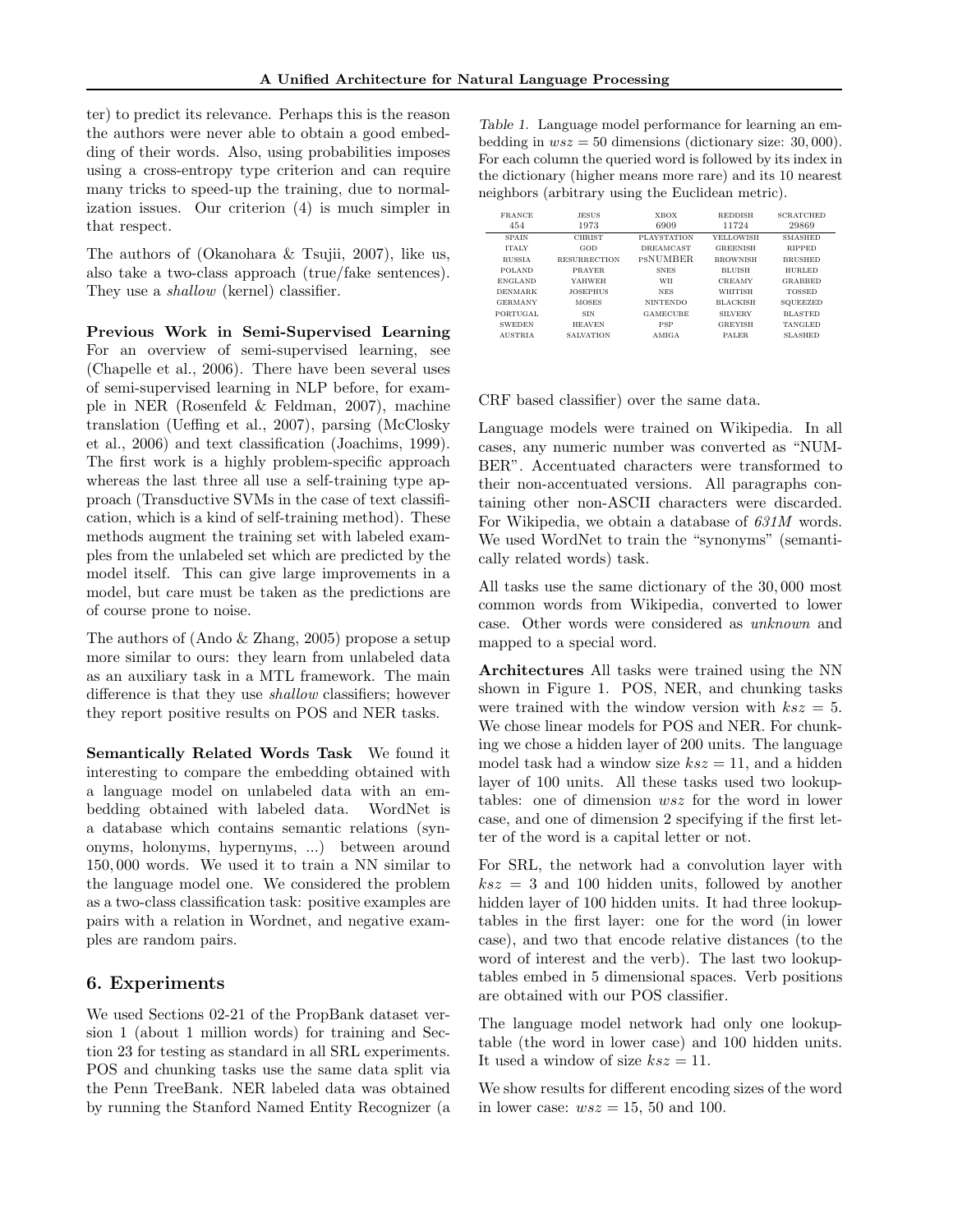Table 2. A Deep Architecture for SRL improves by learning auxiliary tasks that share the first layer that represents words as wsz-dimensional vectors. We give word error rates for  $wsz=15$ , 50 and 100 and various shared tasks.

|                                               | $wsz=15$ | $wsz=50$ | $wsz=100$ |
|-----------------------------------------------|----------|----------|-----------|
| SRL                                           | 16.54    | 17.33    | 18.40     |
| $SRL + POS$                                   | 15.99    | 16.57    | 16.53     |
| $SRL + Chunking$                              | 16.42    | 16.39    | 16.48     |
| $SRL + NER$                                   | 16.67    | 17.29    | 17.21     |
| $SRL + Symonyms$                              | 15.46    | 15.17    | 15.17     |
| $SRL + Language$ model                        | 14.42    | 14.30    | 14.46     |
| $SRL + POS + Chunking$                        | 16.46    | 15.95    | 16.41     |
| $SRL + POS + NER$                             | 16.45    | 16.89    | 16.29     |
| $SRL + POS + Chunking + NER$                  | 16.33    | 16.36    | 16.27     |
| $SRL + POS + Chunking + NER + Synonyms$       | 15.71    | 14.76    | 15.48     |
| $SRL + POS + Chunking + NER + Language model$ | 14.63    | 14.44    | 14.50     |



Figure 3. Test error versus number of training epochs over PropBank, for the SRL task alone and SRL jointly trained with various other NLP tasks, using deep NNs.

Results: Language Model Because the language model was trained on a huge database we first trained it alone. It takes about a week to train on one computer. The embedding obtained in the word lookuptable was extremely good, even for uncommon words, as shown in Table 1. The embedding obtained by training on labeled data from WordNet "synonyms" is also good (results not shown) however the coverage is not as good as using unlabeled data, e.g. "Dreamcast" is not in the database.

The resulting word lookup-table from the language model was used as an initializer of the lookup-table used in MTL experiments with a language model.

Results: SRL Our main interest was improving SRL performance, the most complex of our tasks. In Table 2, we show results comparing the SRL task alone with the SRL task jointly trained with different combinations of the other tasks. For all our experiments, training was achieved in a few epochs (about a day) over the PropBank dataset as shown in Figure 3. Testing takes 0.015s to label a complete sentence (given one verb).

All MTL experiments performed better than SRL alone. With larger wsz (and thus large capacity) the relative improvement becomes larger from using MTL compared to the task alone, which shows MTL is a good way of regularizing: in fact with MTL results are fairly stable with capacity changes.

The *semi-supervised* training of SRL using the language model performs better than other combinations. Our best model performed as low as 14.30% in perword error rate, which is to be compared to previously published results of 16.36% with an NN architecture (Collobert & Weston, 2007) and 16.54% for a state-of-the-art method based on parse trees (Pradhan et al.,  $2004$ <sup>1</sup>. Further, our system is the only one not to use POS tags or parse tree features.

Results: POS and Chunking Training takes about 30 min for these tasks alone. Testing time for labeling a complete sentence is about 0.003s. We obtained modest improvements to POS and chunking results us-

<sup>1</sup>Our loss function optimized per-word error rate. We note that many SRL results e.g. the CONLL 2005 evaluation use F1 as a standard measure.